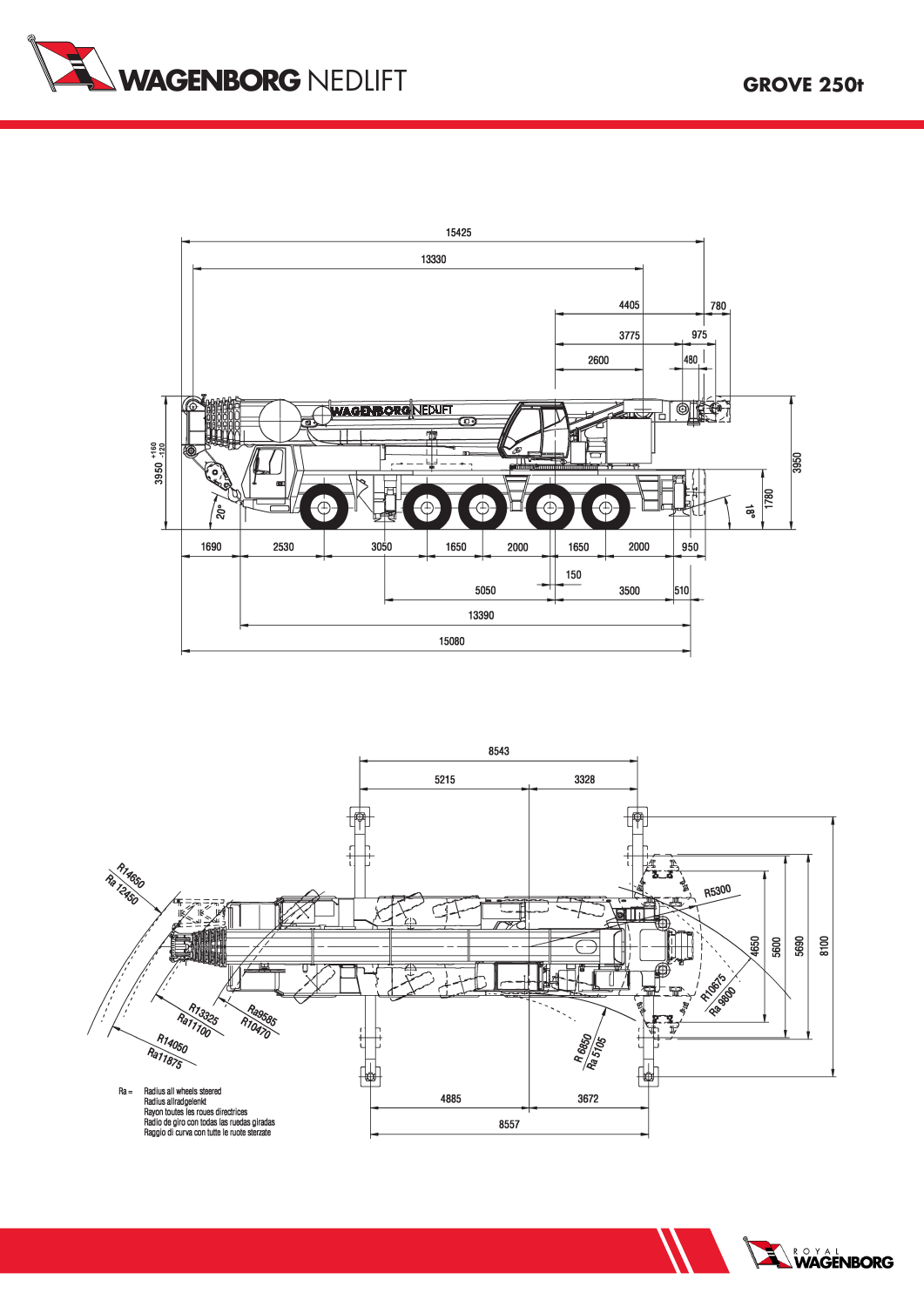



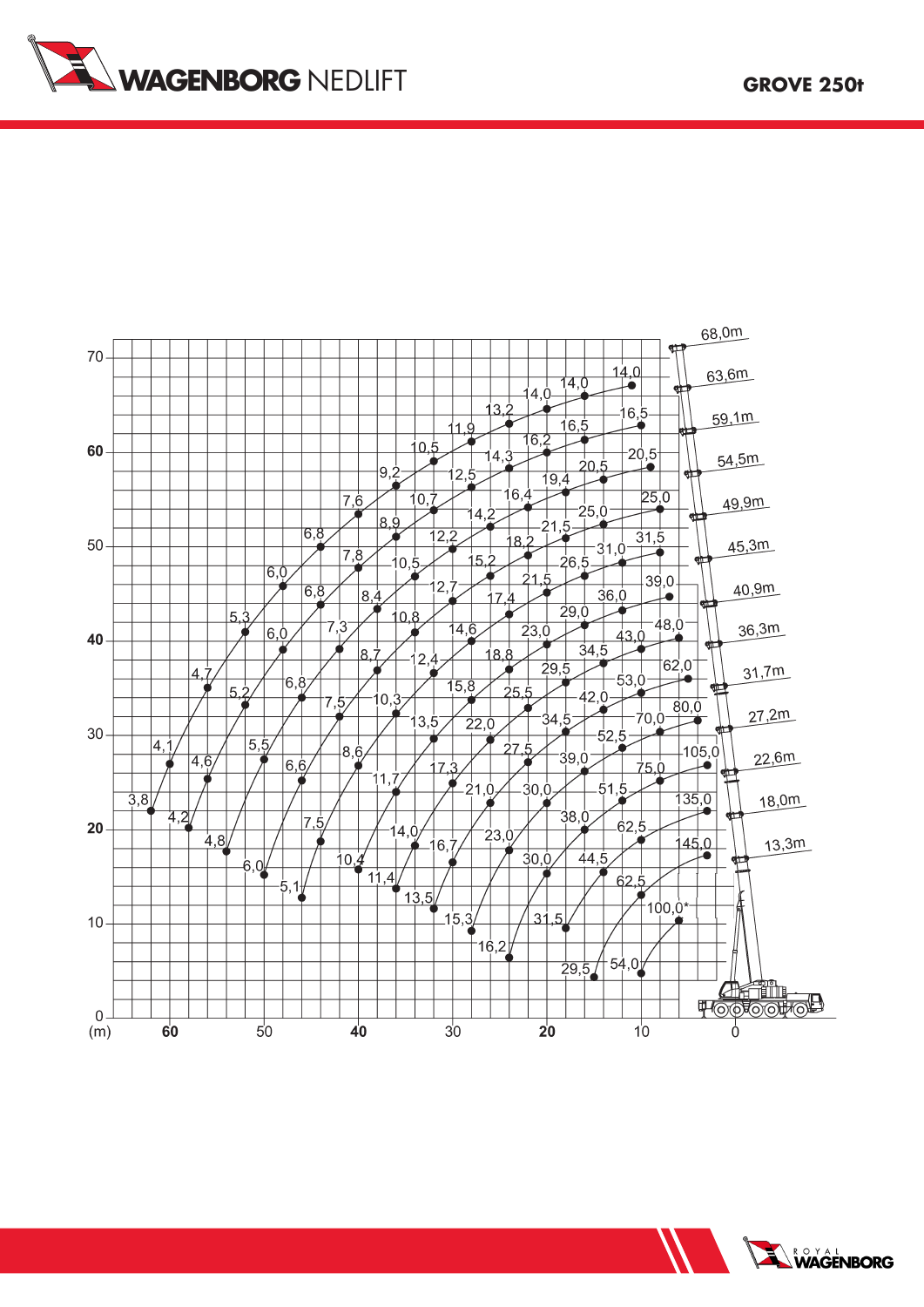

| 38m |  |
|-----|--|





|                  | $13,3*$ | 13,3 | 18   | 22,6 |      | 31,7 | 36,3 | 40,9 | 45,3 | 49,9 | 54,5           | 59,1 | 63,6 | 68   |                                |
|------------------|---------|------|------|------|------|------|------|------|------|------|----------------|------|------|------|--------------------------------|
| {℡<br>2,5        |         |      |      |      | 27,2 |      |      |      |      |      |                |      |      |      | $\overline{\mathbb{F}}$<br>2,5 |
| $\mathfrak{S}$   |         | 150  | 145  | 135  | 105  |      |      |      |      |      |                |      |      |      | 3                              |
| 4                | 130     | 127  | 126  | 120  | 105  | 80   |      |      |      |      |                |      |      |      | 4                              |
| $\sqrt{5}$       | 114     | 110  | 110  | 106  | 102  | 80   | 62   |      |      |      |                |      |      |      | 5                              |
| 6                | 100     | 96   | 96,5 | 94   | 92,5 | 79   | 62   | 48   |      |      |                |      |      |      | 6                              |
| $\overline{7}$   | 88,5    | 85   | 85,5 | 84   | 83   | 74,5 | 62   | 48   | 39   |      |                |      |      |      | $\overline{7}$                 |
| 8                | 78      | 76   | 76,5 | 75   | 75   | 70   | 59,5 | 48   | 39   | 31,5 | 25             |      |      |      | 8                              |
| $\boldsymbol{9}$ | 67,5    | 67,5 | 69   | 68,5 | 68   | 65,5 | 56,5 | 45,5 | 39   | 31,5 | 25             | 20,5 |      |      | $\overline{9}$                 |
| 10               | 54      | 54   | 62,5 | 62,5 | 61,5 | 61,5 | 53   | 43   | 39   | 31,5 | 25             | 20,5 | 16,5 |      | 10                             |
| 11               |         |      | 57   | 57   | 56,5 | 57   | 50   | 41   | 37,5 | 31,5 | 25             | 20,5 | 16,5 | 14   | 11                             |
| 12               |         |      | 53   | 52,5 | 51,5 | 52,5 | 47   | 38,5 | 36   | 31   | 25             | 20,5 | 16,5 | 14   | 12                             |
| 13               |         |      | 48   | 48   | 47,5 | 48,5 | 44,5 | 36   | 34   | 30   | 25             | 20,5 | 16,5 | 14   | 13                             |
| 14               |         |      | 40,5 | 44,5 | 44   | 45   | 42   | 34,5 | 32   | 29   | 25             | 20,5 | 16,5 | 14   | 14                             |
| 15               |         |      | 29,5 | 41,5 | 41   | 41,5 | 40   | 33   | 30,5 | 27,5 | 24             | 20,5 | 16,5 | 14   | 15                             |
| 16               |         |      |      | 38,5 | 38   | 39   | 38   | 32   | 29   | 26,5 | 23             | 20,5 | 16,5 | 14   | 16                             |
| 18               |         |      |      | 31,5 | 33   | 34   | 34,5 | 29,5 | 25,5 | 23,5 | 21,5           | 19,4 | 16,5 | 14   | 18                             |
| 20               |         |      |      |      | 30   | 30   | 31   | 27   | 23   | 21,5 | 19,8           | 17,6 | 16,2 | 14   | 20                             |
| 22               |         |      |      |      | 25   | 26,5 | 27,5 | 25,5 | 21   | 19,5 | 18,2           | 16,4 | 15,3 | 13,8 | 22                             |
| 24               |         |      |      |      | 16,2 | 23   | 24   | 23,5 | 18,8 | 17,4 | 16,5           | 15,2 | 14,3 | 13,2 | 24                             |
| 26               |         |      |      |      |      | 21   | 21   | 22   | 17,3 | 16   | 15,2           | 14,2 | 13,3 | 12,6 | 26                             |
| 28               |         |      |      |      |      | 15,3 | 18,5 | 19,3 | 15,8 | 14,6 | 13,8           | 13,2 | 12,5 | 11,9 | 28                             |
| 30               |         |      |      |      |      |      | 16,7 | 17,3 | 14,6 | 13,4 | 12,7           | 12,2 | 11,7 | 11,2 | 30                             |
| 32               |         |      |      |      |      |      | 13,5 | 15,5 | 13,5 | 12,4 | 11,8           | 11,4 | 10,7 | 10,5 | 32                             |
| 34               |         |      |      |      |      |      |      | 14   | 12,6 | 11,5 | 10,8           | 10,5 | 9,7  | 9,9  | 34                             |
| 36               |         |      |      |      |      |      |      | 11,4 | 11,7 | 10,3 | 9,8            | 9,5  | 8,9  | 9,2  | 36                             |
| 38               |         |      |      |      |      |      |      |      | 10,9 | 9,2  | 8,7            | 8,4  | 8,4  | 8,4  | 38                             |
| 40               |         |      |      |      |      |      |      |      | 10,4 | 8,6  | 8,1            | 7,8  | 7,8  | 7,6  | 40                             |
| 42               |         |      |      |      |      |      |      |      |      | 8    | 7,5            | 7,3  | 7,3  | 7,2  | 42                             |
| 44               |         |      |      |      |      |      |      |      |      | 7,5  | $\overline{7}$ | 6,8  | 6,8  | 6,8  | 44                             |
| 46               |         |      |      |      |      |      |      |      |      | 5,1  | 6,6            | 6,3  | 6,4  | 6,4  | 46                             |
| 48               |         |      |      |      |      |      |      |      |      |      | 6,3            | 5,9  | 6    | 6    | 48                             |
| 50               |         |      |      |      |      |      |      |      |      |      | $6\phantom{1}$ | 5,5  | 5,6  | 5,7  | 50                             |
| 52               |         |      |      |      |      |      |      |      |      |      |                | 5,1  | 5,2  | 5,3  | 52                             |
| 54               |         |      |      |      |      |      |      |      |      |      |                | 4,8  | 4,9  | 5    | 54                             |
| 56               |         |      |      |      |      |      |      |      |      |      |                |      | 4,6  | 4,7  | 56                             |
| 58               |         |      |      |      |      |      |      |      |      |      |                |      | 4,2  | 4,4  | 58                             |
| 60               |         |      |      |      |      |      |      |      |      |      |                |      |      | 4,1  | 60                             |
| 62               |         |      |      |      |      |      |      |      |      |      |                |      |      | 3,8  | 62                             |

\* with additional equipment

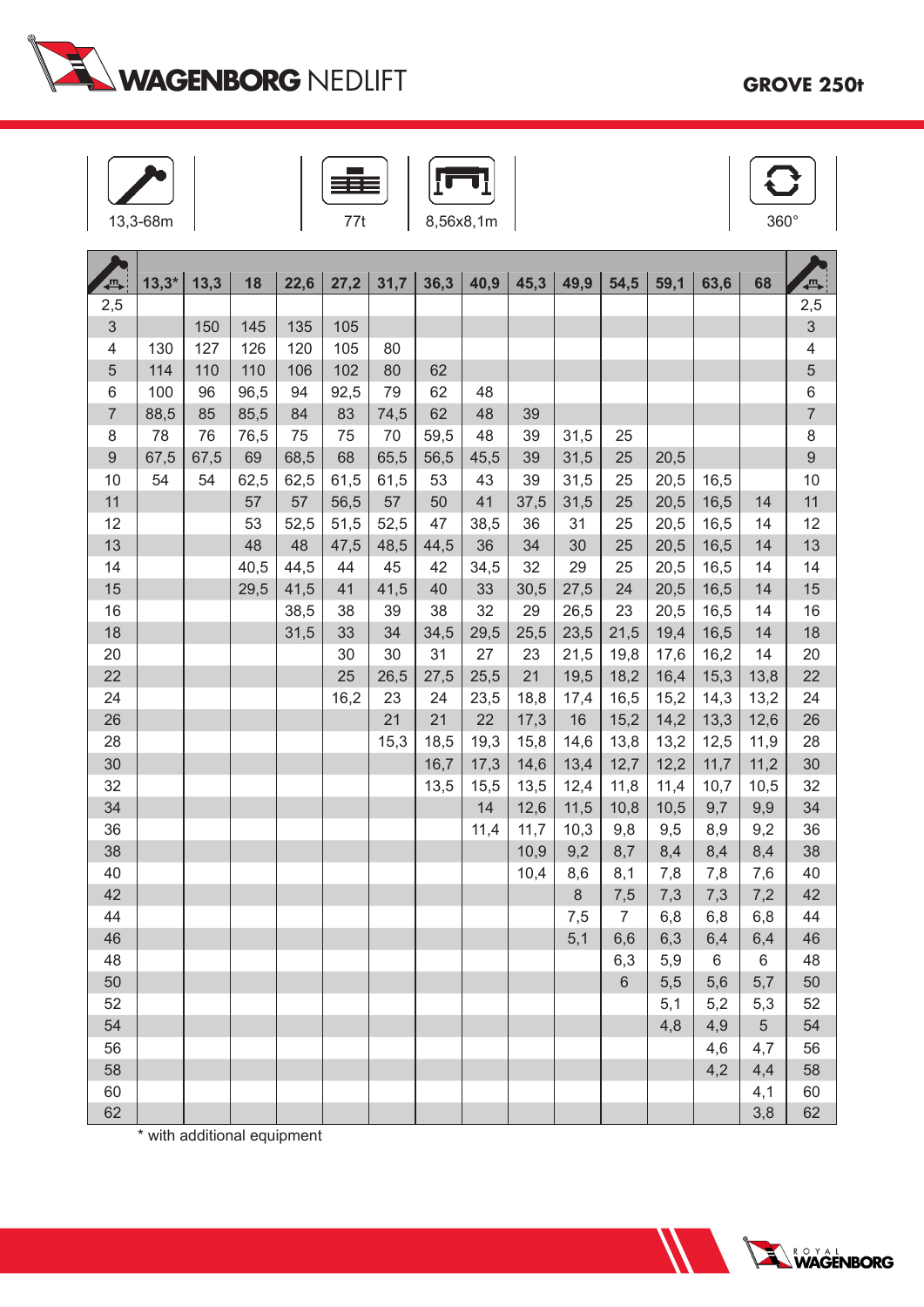

| 68m |  |
|-----|--|





| 冎                        | 13,3 | 18   | 22,6 | 27,2 | 31,7 | 36,3 | 40,9 | 45,3 | 49,9 | 54,5    | 59,1           | 63,6 | 68             | $\blacksquare$   |
|--------------------------|------|------|------|------|------|------|------|------|------|---------|----------------|------|----------------|------------------|
| 3                        |      | 145  | 135  | 105  |      |      |      |      |      |         |                |      |                | $\overline{3}$   |
| $\overline{\mathcal{L}}$ | 123  | 123  | 120  | 105  | 80   |      |      |      |      |         |                |      |                | $\overline{4}$   |
| 5                        | 105  | 106  | 104  | 102  | 80   | 62   |      |      |      |         |                |      |                | $\sqrt{5}$       |
| 6                        | 92   | 92,5 | 91   | 91,5 | 79   | 62   | 48   |      |      |         |                |      |                | 6                |
| $\overline{7}$           | 81   | 81,5 | 81,5 | 81   | 74,5 | 62   | 48   | 39   |      |         |                |      |                | $\overline{7}$   |
| $\,8\,$                  | 72,5 | 73   | 72,5 | 72   | 70   | 59,5 | 48   | 39   | 31,5 | 25      |                |      |                | $\,8\,$          |
| 9                        | 65,5 | 66,5 | 65,5 | 65   | 65,5 | 56,5 | 45,5 | 39   | 31,5 | 25      | 20,5           |      |                | $\boldsymbol{9}$ |
| 10                       | 54   | 60,5 | 59,5 | 59   | 59,5 | 53   | 43   | 39   | 31,5 | 25      | 20,5           | 16,5 |                | 10               |
| 11                       |      | 55   | 54,5 | 53,5 | 53,5 | 50   | 41   | 37,5 | 31,5 | 25      | 20,5           | 16,5 | 14             | 11               |
| 12                       |      | 50   | 49   | 48   | 48   | 47   | 38,5 | 36   | 31   | 25      | 20,5           | 16,5 | 14             | 12               |
| 13                       |      | 45   | 43,5 | 45   | 43   | 42,5 | 36   | 34   | 30   | 25      | 20,5           | 16,5 | 14             | 13               |
| 14                       |      | 39,5 | 39,5 | 40   | 39   | 38,5 | 34,5 | 32   | 29   | 25      | 20,5           | 16,5 | 14             | 14               |
| 15                       |      | 29,5 | 36   | 35,5 | 36   | 35,5 | 33   | 30,5 | 27,5 | 24      | 20,5           | 16,5 | 14             | 15               |
| 16                       |      |      | 32,5 | 32   | 33   | 32   | 32   | 29   | 26,5 | 23      | 20,5           | 16,5 | 14             | 16               |
| 18                       |      |      | 26,5 | 26,5 | 27,5 | 27   | 27,5 | 25,5 | 23,5 | 21,5    | 19,4           | 16,5 | 14             | 18               |
| 20                       |      |      |      | 23,5 | 23   | 24   | 23   | 22,5 | 21,5 | 19,8    | 17,6           | 16,2 | 14             | 20               |
| 22                       |      |      |      | 20   | 20   | 20,5 | 19,7 | 19   | 18,9 | 18,2    | 16,4           | 15,3 | 13,8           | 22               |
| 24                       |      |      |      | 16,2 | 18,2 | 17,9 | 17   | 16,3 | 16,2 | 16,4    | 15,2           | 14,3 | 13,2           | 24               |
| 26                       |      |      |      |      | 16,1 | 15,6 | 14,8 | 14,8 | 14   | 14,1    | 14,2           | 13,3 | 12,6           | 26               |
| 28                       |      |      |      |      | 14,3 | 13,7 | 12,9 | 13,7 | 12,1 | 12,3    | 12,6           | 12,5 | 11,9           | 28               |
| 30                       |      |      |      |      |      | 12,2 | 11,5 | 12,1 | 10,5 | 10,7    | 11             | 11,5 | 11,2           | 30               |
| 32                       |      |      |      |      |      | 10,8 | 10,9 | 10,7 | 9,2  | 9,8     | 9,6            | 10,1 | 10,5           | 32               |
| 34                       |      |      |      |      |      |      | 10,3 | 9,6  | 8,2  | 8,9     | 8,4            | 8,9  | 9,3            | 34               |
| 36                       |      |      |      |      |      |      | 9,3  | 8,5  | 7,8  | 8,5     | 7,9            | 8,2  | 8,3            | 36               |
| 38                       |      |      |      |      |      |      |      | 7,6  | 7,3  | 8       | 7,4            | 7,6  | 7,4            | 38               |
| 40                       |      |      |      |      |      |      |      | 6,8  | 6,9  | 7,3     | $\overline{7}$ | 7,1  | 6,5            | 40               |
| 42                       |      |      |      |      |      |      |      |      | 6,6  | 6,6     | 6,6            | 6,3  | 5,8            | 42               |
| 44                       |      |      |      |      |      |      |      |      | 6,3  | $\,6\,$ | 5,9            | 5,7  | 5,1            | 44               |
| 46                       |      |      |      |      |      |      |      |      | 3,4  | 5,4     | 5,3            | 5,1  | 4,5            | 46               |
| 48                       |      |      |      |      |      |      |      |      |      | 5,1     | 4,9            | 4,5  | $\overline{4}$ | 48               |
| 50                       |      |      |      |      |      |      |      |      |      | 4,8     | 4,5            | 4    | 3,5            | 50               |
| 52                       |      |      |      |      |      |      |      |      |      |         | $\overline{4}$ | 3,6  | 3,1            | 52               |
| 54                       |      |      |      |      |      |      |      |      |      |         | 3,6            | 3,2  | 2,6            | 54               |
| 56                       |      |      |      |      |      |      |      |      |      |         |                | 2,8  | 2,3            | 56               |
| 58                       |      |      |      |      |      |      |      |      |      |         |                | 2,4  | 1,9            | 58               |
| 60                       |      |      |      |      |      |      |      |      |      |         |                |      | 1,6            | 60               |
| 62                       |      |      |      |      |      |      |      |      |      |         |                |      | 1,3            | 62               |

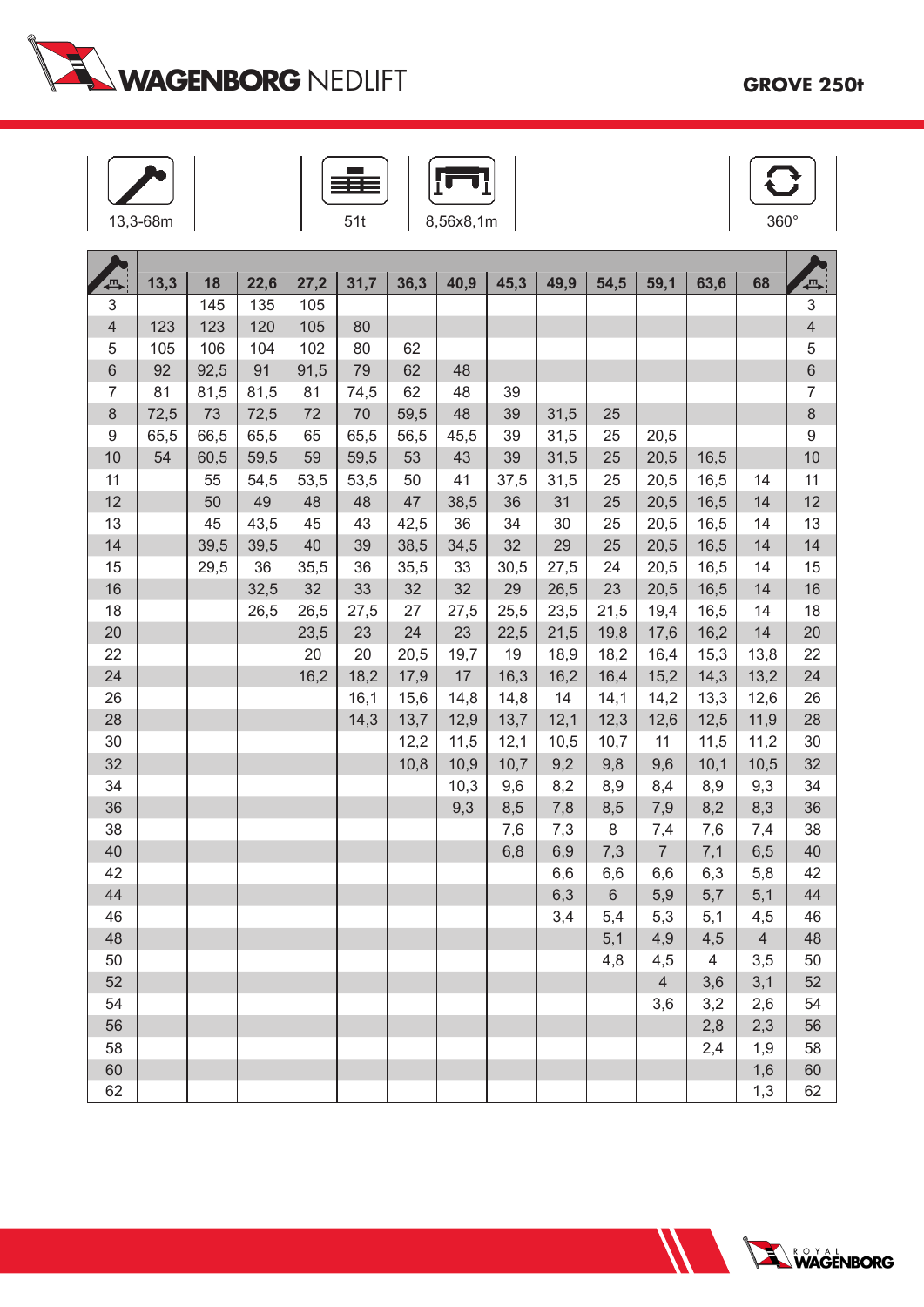





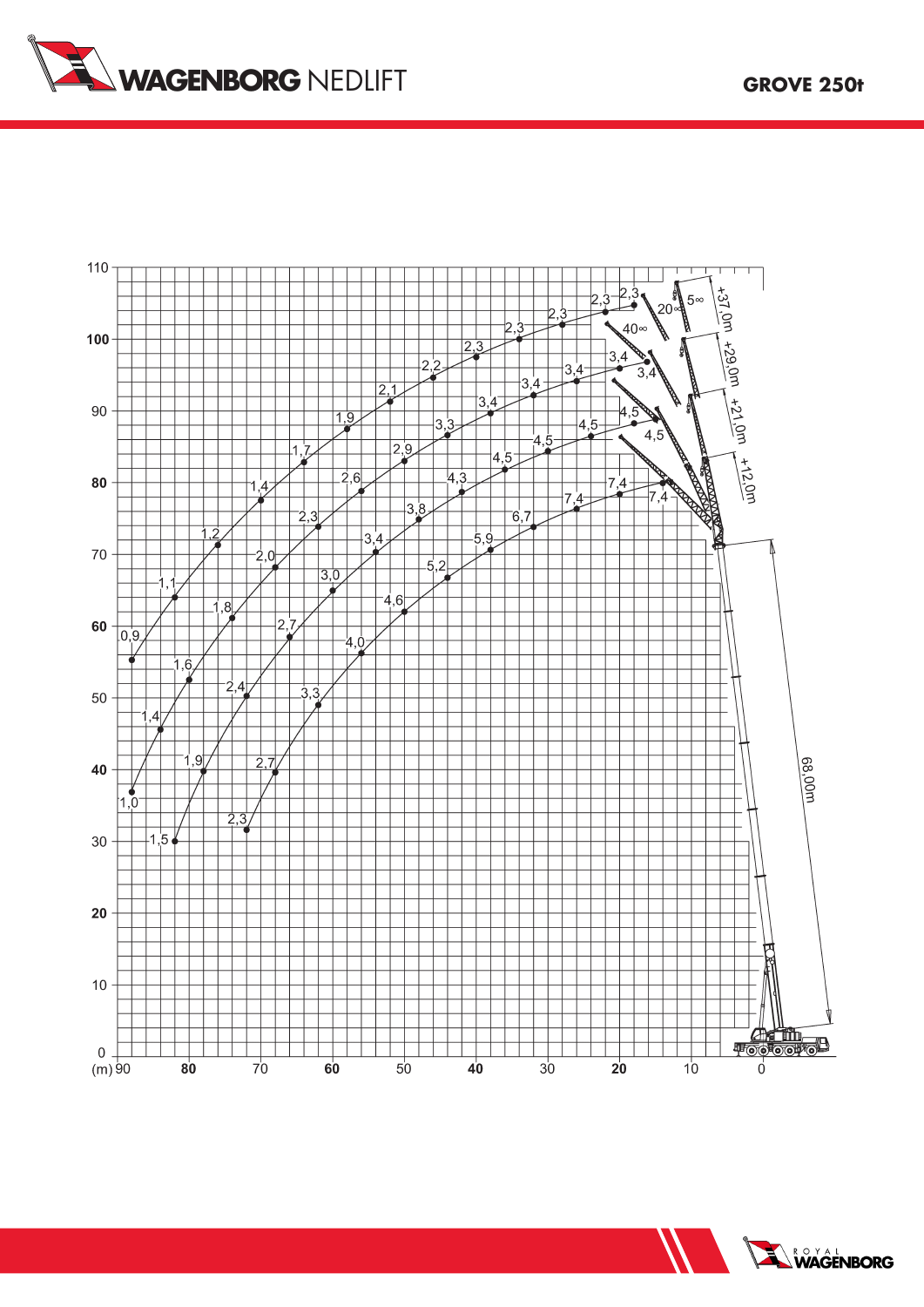

|        | 63,6-68m         | 12m                   | 77t                | 8,56x8,1m               |                     |                    | 360°           |
|--------|------------------|-----------------------|--------------------|-------------------------|---------------------|--------------------|----------------|
| {℡     | $5^{\circ}$      | 63,6<br>$*5-20^\circ$ | $*20 - 40^{\circ}$ | $5^{\circ}$             | 68<br>$*5-20^\circ$ | $*20 - 40^{\circ}$ | $\blacksquare$ |
| 12     | $\boldsymbol{9}$ |                       |                    |                         |                     |                    | 12             |
| 13     | $\hbox{9}$       |                       |                    | 7,4                     |                     |                    | 13             |
| 14     | $\boldsymbol{9}$ | 8,3                   |                    | 7,4                     |                     |                    | 14             |
| 15     | $\hbox{9}$       | 8,3                   |                    | 7,4                     | 7,4                 |                    | 15             |
| 16     | $\boldsymbol{9}$ | 8,3                   |                    | 7,4                     | 7,4                 |                    | 16             |
| 18     | $\boldsymbol{9}$ | 8,3                   | 8,1                | 7,4                     | 7,4                 | 7,4                | 18             |
| 20     | $\boldsymbol{9}$ | 8,3                   | 8                  | 7,4                     | 7,4                 | 7,4                | 20             |
| 22     | $\boldsymbol{9}$ | 8,3                   | 7,9                | 7,4                     | 7,4                 | 7,3                | 22             |
| 24     | 9                | 8,3                   | 7,8                | 7,4                     | 7,4                 | 7,1                | 24             |
| 26     | 8,8              | 8,3                   | $7,\!7$            | 7,4                     | 7,2                 | 6,9                | 26             |
| 28     | 8,5              | 8                     | 7,6                | 7,3                     | 6,9                 | 6,7                | 28             |
| 30     | 8,1              | 7,7                   | 7,3                | $\overline{7}$          | 6,7                 | 6,4                | 30             |
| 32     | 7,8              | 7,4                   | 7,1                | 6,7                     | 6,4                 | 6,2                | 32             |
| 34     | 7,5              | 7,1                   | 6,8                | 6,4                     | 6,1                 | $\,6\,$            | 34             |
| 36     | 7,2              | 6,8                   | 6,6                | 6,1                     | 5,9                 | 5,7                | 36             |
| 38     | 6,9              | 6,6                   | 6,4                | 5,9                     | 5,7                 | 5,5                | 38             |
| 40     | 6,6              | 6,3                   | 6,2                | 5,6                     | 5,4                 | 5,3                | 40             |
| 42     | 6,3              | 6,1                   | $6\phantom{a}$     | 5,4                     | 5,2                 | 5,2                | 42             |
| 44     | 5,9              | 5,9                   | 5,8                | 5,2                     | 5                   | 5                  | 44             |
| 46     | 5,6              | 5,6                   | 5,6                | $\overline{5}$          | 4,8                 | 4,8                | 46             |
| 48     | 5,2              | 5,3                   | 5,4                | 4,8                     | 4,7                 | 4,7                | 48             |
| 50     | 4,9              | $\overline{5}$        | 5,1                | 4,6                     | 4,5                 | 4,5                | 50             |
| 52     | 4,6              | 4,7                   | 4,8                | 4,4                     | 4,4                 | 4,4                | 52             |
| 54     | 4,3              | 4,4                   | 4,5                | 4,2                     | 4,2                 | 4,2                | 54             |
| 56     | 4,1              | 4,2                   | 4,3                | $\overline{\mathbf{4}}$ | $\overline{4}$      | 4,1                | 56             |
| 58     | 3,8              | 3,9                   | $\overline{4}$     | 3,7                     | 3,8                 | 3,9                | 58             |
| 60     | 3,6              | 3,7                   |                    | 3,5                     | 3,6                 | 3,7                | 60             |
| 62     | 3,3              | 3,4                   |                    | 3,3                     | 3,4                 |                    | 62             |
| 64     | 3,1              | 3,2                   |                    | 3,1                     | 3,2                 |                    | 64             |
| 66     | 2,8              | 2,9                   |                    | 2,9                     | $\mathfrak{S}$      |                    | 66             |
| 68     | 2,6              | 2,7                   |                    | 2,7                     | 2,8                 |                    | 68             |
| $70\,$ |                  |                       |                    | 2,5                     | 2,6                 |                    | 70             |
| 72     |                  |                       |                    | 2,3                     | 2,4                 |                    | 72             |

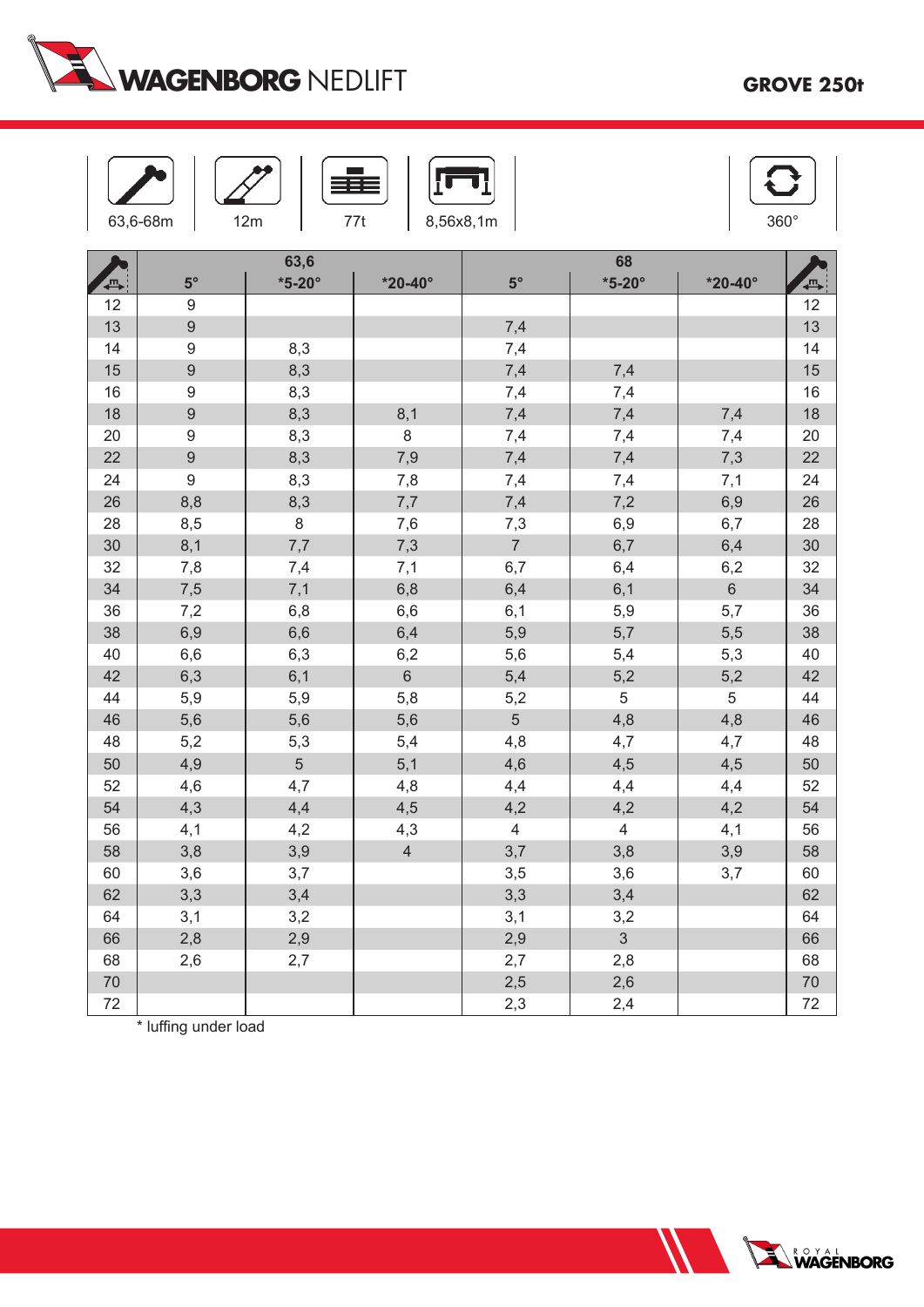

|    | 63,6-68m       | 21m            | 77t                      | 8,56x8,1m                 |                |                           | 360°           |
|----|----------------|----------------|--------------------------|---------------------------|----------------|---------------------------|----------------|
|    |                | 63,6           |                          |                           | 68             |                           |                |
| {℡ | $5^{\circ}$    | $*5-20^\circ$  | $*20 - 40^{\circ}$       | $5^{\circ}$               | $*5-20^\circ$  | $*20 - 40^{\circ}$        | $\blacksquare$ |
| 14 | 5,2            |                |                          |                           |                |                           | 14             |
| 15 | 5,2            |                |                          | 4,5                       |                |                           | 15             |
| 16 | 5,2            |                |                          | 4,5                       |                |                           | 16             |
| 18 | 5,2            |                |                          | 4,5                       |                |                           | 18             |
| 20 | 5,2            | 5,2            |                          | 4,5                       | 4,5            |                           | 20             |
| 22 | 5,2            | 5,2            |                          | 4,5                       | 4,5            |                           | 22             |
| 24 | 5,2            | 5,1            | 4,2                      | 4,5                       | 4,5            |                           | 24             |
| 26 | 5,2            | $\overline{5}$ | 4,2                      | 4,5                       | 4,5            | 4,1                       | 26             |
| 28 | 5,2            | 4,9            | 4,1                      | 4,5                       | 4,5            | 4,1                       | 28             |
| 30 | 5,2            | 4,8            | 4,1                      | 4,5                       | 4,5            | $\overline{4}$            | $30\,$         |
| 32 | 5,2            | 4,7            | $\overline{\mathcal{L}}$ | 4,5                       | 4,5            | $\overline{\mathbf{4}}$   | 32             |
| 34 | 5,2            | 4,6            | $\overline{4}$           | 4,5                       | 4,5            | 3,9                       | 34             |
| 36 | 5,2            | 4,5            | 3,9                      | 4,5                       | 4,4            | 3,9                       | 36             |
| 38 | 5,1            | 4,4            | 3,9                      | 4,5                       | 4,3            | 3,9                       | 38             |
| 40 | 4,9            | 4,3            | 3,8                      | 4,4                       | 4,2            | 3,8                       | 40             |
| 42 | 4,8            | 4,2            | 3,8                      | 4,3                       | 4,1            | 3,8                       | 42             |
| 44 | 4,7            | 4,2            | 3,8                      | 4,1                       | 3,9            | 3,7                       | 44             |
| 46 | 4,5            | 4,1            | 3,7                      | 3,9                       | 3,8            | 3,7                       | 46             |
| 48 | 4,4            | $\overline{4}$ | 3,7                      | 3,8                       | 3,7            | 3,6                       | 48             |
| 50 | 4,2            | $\overline{4}$ | 3,7                      | 3,7                       | 3,5            | 3,5                       | 50             |
| 52 | 4,1            | 3,9            | 3,7                      | 3,5                       | 3,4            | 3,4                       | 52             |
| 54 | 3,9            | 3,8            | 3,7                      | 3,4                       | 3,3            | 3,3                       | 54             |
| 56 | 3,8            | 3,7            | 3,6                      | 3,3                       | 3,2            | 3,2                       | 56             |
| 58 | 3,7            | 3,6            | 3,6                      | 3,2                       | 3,1            | 3,1                       | 58             |
| 60 | 3,5            | 3,5            | 3,5                      | $\ensuremath{\mathsf{3}}$ | 3              | $\ensuremath{\mathsf{3}}$ | 60             |
| 62 | 3,3            | 3,4            | 3,4                      | 2,9                       | 2,9            | 2,9                       | 62             |
| 64 | 3,1            | 3,2            | 3,4                      | 2,8                       | 2,8            | 2,9                       | 64             |
| 66 | 2,9            | 3,1            | 3,2                      | 2,7                       | 2,7            | 2,8                       | 66             |
| 68 | 2,8            | 2,9            |                          | 2,6                       | 2,6            | 2,7                       | 68             |
| 70 | 2,6            | 2,7            |                          | 2,5                       | 2,6            | 2,6                       | $70\,$         |
| 72 | 2,4            | 2,5            |                          | 2,4                       | 2,5            |                           | 72             |
| 74 | 2,2            | 2,3            |                          | 2,2                       | 2,3            |                           | 74             |
| 76 | $\overline{2}$ | 2,1            |                          | 2,1                       | 2,2            |                           | 76             |
| 78 | 1,7            | 1,7            |                          | 1,9                       | $\overline{2}$ |                           | 78             |
| 80 |                |                |                          | 1,8                       | 1,8            |                           | 80             |
| 82 |                |                |                          | 1,5                       | 1,5            |                           | 82             |

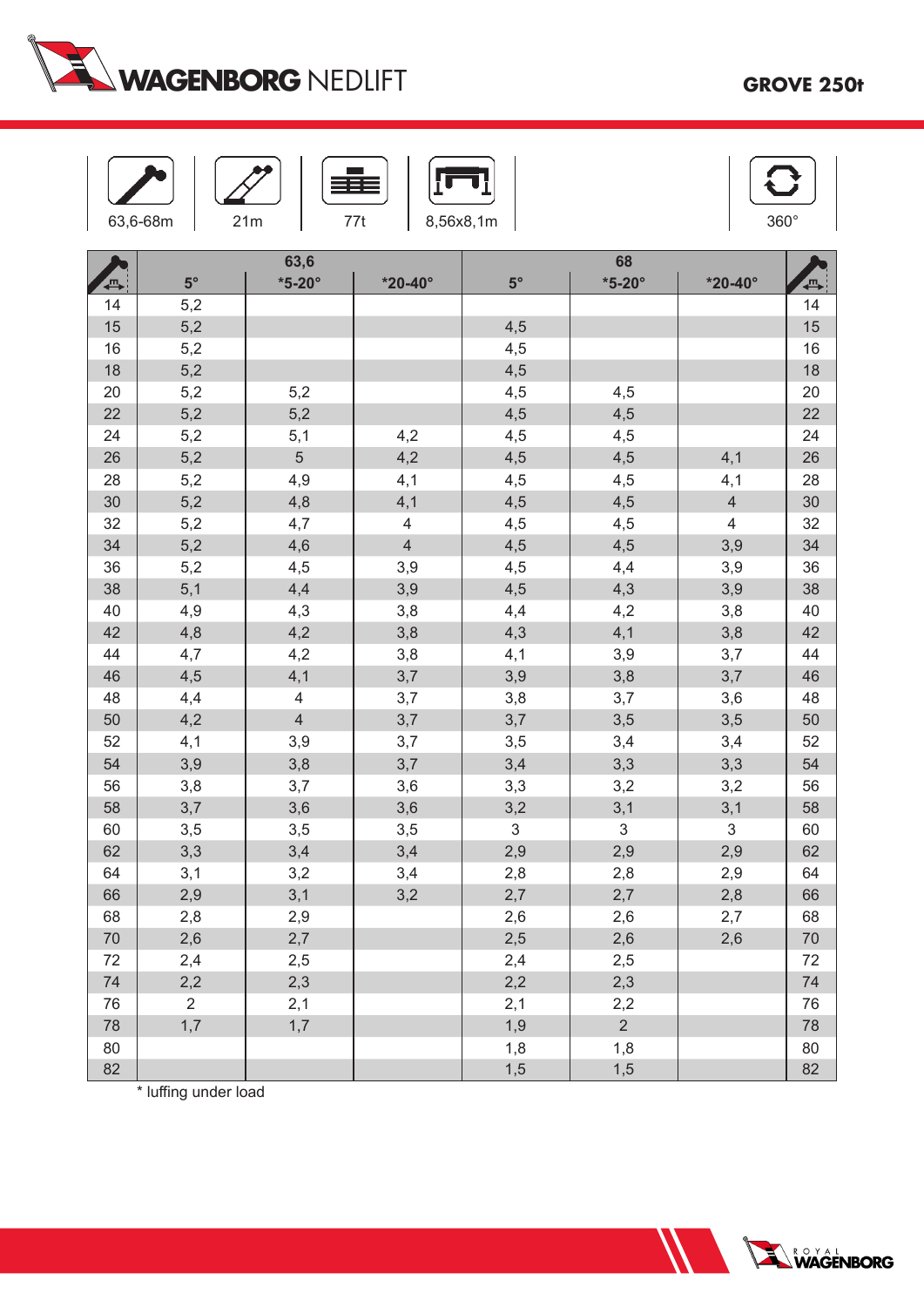

|          | 63,6-68m     | 29m                            | 77t                | 8,56x8,1m             |                       |                    | 360°     |
|----------|--------------|--------------------------------|--------------------|-----------------------|-----------------------|--------------------|----------|
|          |              | 63,6                           |                    |                       | 68                    |                    |          |
| 冎        | $5^{\circ}$  | $*5-20^\circ$                  | $*20 - 40^{\circ}$ | $5^{\circ}$           | $*5-20^\circ$         | $*20 - 40^{\circ}$ | ,<br>—   |
| 15       | 3,9          |                                |                    |                       |                       |                    | 15       |
| 16       | 3,9          |                                |                    | 3,4                   |                       |                    | 16       |
| 18       | 3,9          |                                |                    | 3,4                   |                       |                    | 18       |
| 20       | 3,9          |                                |                    | 3,4                   |                       |                    | 20       |
| 22       | 3,9          | 3,9                            |                    | 3,4                   | 3,4                   |                    | 22       |
| 24       | 3,9          | 3,9                            |                    | 3,4                   | 3,4                   |                    | 24       |
| 26       | 3,9          | 3,8                            | 3,7                | 3,4                   | 3,4                   |                    | 26       |
| 28       | 3,9          | 3,8                            | 3,6                | 3,4                   | 3,4                   | 3,1                | 28       |
| 30       | 3,9          | 3,7                            | 3,6                | 3,4                   | 3,4                   | 3,1                | 30       |
| 32       | 3,9          | 3,6                            | 3,5                | 3,4                   | 3,4                   | 3,1                | 32       |
| 34       | 3,8          | 3,6                            | 3,4                | 3,4                   | 3,3                   | 3,1                | 34       |
| 36       | 3,7          | 3,5                            | 3,4                | 3,4                   | 3,3                   | 3,1                | 36       |
| 38       | 3,7          | 3,5                            | 3,3                | 3,4                   | 3,2                   | 3,1                | 38       |
| 40       | 3,6          | 3,4                            | 3,2                | 3,4                   | 3,2                   | 3,1                | 40       |
| 42       | 3,5          | 3,3                            | 3,2                | 3,3                   | 3,2                   | 3,1                | 42       |
| 44       | 3,5          | 3,2                            | 3,1                | 3,3                   | 3,1                   | $\mathfrak{S}$     | 44       |
| 46       | 3,4          | 3,2                            | 3,1                | 3,2<br>$\mathfrak{S}$ | $\mathsf 3$           | 2,9                | 46       |
| 48       | 3,3          | 3,1                            | $\mathfrak{S}$     |                       | 2,9                   | 2,9                | 48       |
| 50       | 3,2          | $\ensuremath{\mathsf{3}}$<br>3 | 2,9                | 2,9                   | 2,8                   | 2,8                | 50       |
| 52       | 3,2          |                                | 2,9                | 2,8                   | 2,7                   | 2,7                | 52       |
| 54<br>56 | 3,1<br>3     | 2,9                            | 2,9                | 2,7                   | 2,6                   | 2,6                | 54<br>56 |
|          |              | 2,9                            | 2,8                | 2,6                   | 2,6                   | 2,5                |          |
| 58<br>60 | 2,9          | 2,8                            | 2,8                | 2,5                   | 2,5                   | 2,5                | 58       |
|          | 2,8          | 2,8                            | 2,7                | 2,4                   | 2,4                   | 2,4                | 60       |
| 62<br>64 | 2,7          | 2,7                            | 2,7                | 2,3                   | 2,3                   | 2,3                | 62<br>64 |
|          | 2,6          | 2,6                            | 2,6                | 2,2                   | 2,2                   | 2,2                | 66       |
| 66<br>68 | 2,5<br>2,4   | 2,5<br>2,4                     | 2,5<br>2,5         | 2,1<br>$\overline{2}$ | 2,1<br>$\overline{2}$ | 2,2<br>2,1         | 68       |
| 70       |              |                                |                    |                       | $\overline{2}$        | $\overline{2}$     | 70       |
| 72       | 2,3          | 2,3                            | 2,4                | 1,9                   |                       |                    |          |
|          | 2,2          | 2,2                            | 2,3                | 1,9                   | 1,9                   | 1,9                | 72       |
| 74       | 2,1          | 2,2<br>$\overline{2}$          |                    | 1,8                   | 1,8                   | 1,9                | 74       |
| 76       | 1,9          |                                |                    | 1,7                   | 1,7                   | 1,8                | 76       |
| 78       | 1,8          | 1,9                            |                    | 1,7                   | 1,7                   |                    | 78       |
| 80       | 1,7          | 1,7                            |                    | 1,6                   | 1,6                   |                    | 80       |
| 82       | 1,5          | 1,5                            |                    | 1,5                   | 1,5                   |                    | 82       |
| 84       | 1,2          | 1,2                            |                    | 1,4                   | 1,4                   |                    | 84       |
| 86<br>88 | $\mathbf{1}$ |                                |                    | 1,2<br>$\mathbf{1}$   | 1,2<br>$\mathbf{1}$   |                    | 86       |
|          |              |                                |                    |                       |                       |                    | 88       |